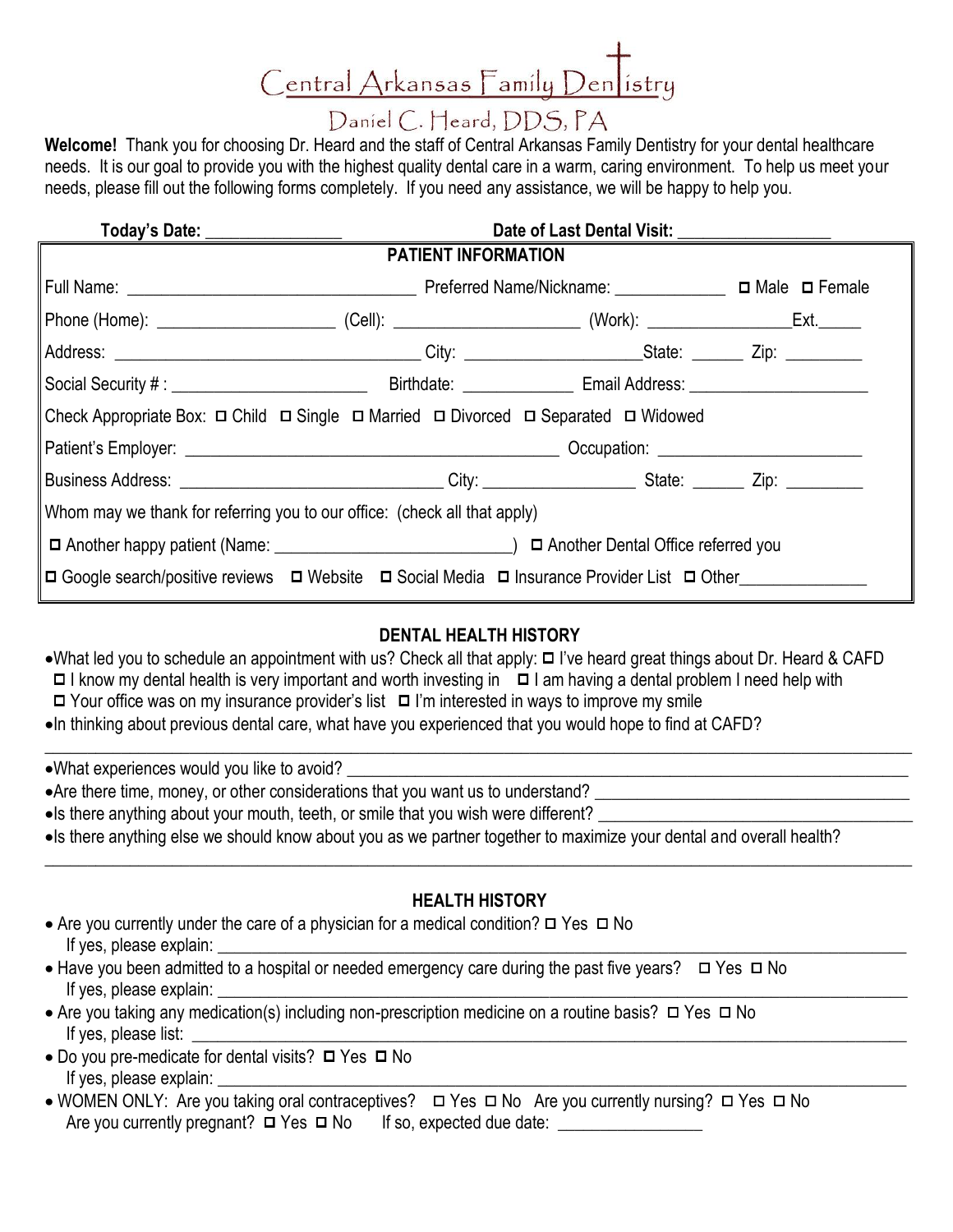| Do you have or have you had any of the following? Please check all that apply: |                           |                                                                                |                                                                                                                                                     |  |
|--------------------------------------------------------------------------------|---------------------------|--------------------------------------------------------------------------------|-----------------------------------------------------------------------------------------------------------------------------------------------------|--|
| $\square$ ADD/ADHD                                                             | □ Epilepsy or Seizures    | □ Low Blood Pressure                                                           | □ Codeine Allergy                                                                                                                                   |  |
| $\Box$ AIDS or HIV                                                             | $\Box$ Excessive Bleeding | □ Mental Disorders                                                             | Penicillin Allergy                                                                                                                                  |  |
| $\Box$ Arthritis                                                               | $\Box$ Fainting Spells    | Mitral Valve Prolapse                                                          | □ Sulfa Drug Allergy                                                                                                                                |  |
| □ Artificial/Joint Replacement                                                 | $\Box$ Fibromyalgia       | □ Nervous Disorders                                                            | Other Drug Allergy                                                                                                                                  |  |
| $\Box$ Asthma                                                                  | $\Box$ Glaucoma           | $\Box$ Pacemaker                                                               |                                                                                                                                                     |  |
| □ Blood Disease                                                                | $\Box$ Hay Fever          | □ Psychiatric Care                                                             | $\Box$ Latex Allergy                                                                                                                                |  |
| □ Blood Transfusion                                                            | $\Box$ Head Injuries      | $\Box$ Radiation Therapy                                                       |                                                                                                                                                     |  |
| $\Box$ Breathing Problems                                                      | $\Box$ Heart Attack       | $\Box$ Respiratory Problems                                                    | <b>OTHER Allergies:</b>                                                                                                                             |  |
| $\Box$ Bruise Easily                                                           | $\Box$ Heart Disease      | Rheumatic Fever                                                                | $\begin{tabular}{ c c c } \hline \quad \quad & \quad \quad & \quad \quad \\ \hline \quad \quad & \quad \quad & \quad \quad \\ \hline \end{tabular}$ |  |
| $\Box$ Cancer                                                                  | $\Box$ Heart Murmur       | $\Box$ Sinus Problems                                                          |                                                                                                                                                     |  |
| $\Box$ Chemotherapy                                                            | $\Box$ Heart Surgery      | □ Stomach Problems/Ulcers                                                      |                                                                                                                                                     |  |
| □ Chest Pain                                                                   | $\Box$ Hepatitis C        | $\Box$ Stroke                                                                  |                                                                                                                                                     |  |
| $\Box$ Diabetes                                                                | □ High Blood Pressure     | $\Box$ Tuberculosis                                                            |                                                                                                                                                     |  |
| $\Box$ Dizziness                                                               | □ Kidney Disease          | □ Thyroid Disease                                                              |                                                                                                                                                     |  |
| $\Box$ Emphysema                                                               | □ Liver Disease           | □ Venereal Disease                                                             |                                                                                                                                                     |  |
| Have you ever had any serious illness not listed above? $\Box$ Yes $\Box$ No   |                           |                                                                                |                                                                                                                                                     |  |
|                                                                                |                           |                                                                                |                                                                                                                                                     |  |
|                                                                                |                           | <b>EMERGENCY CONTACT</b>                                                       |                                                                                                                                                     |  |
|                                                                                |                           |                                                                                |                                                                                                                                                     |  |
|                                                                                |                           |                                                                                |                                                                                                                                                     |  |
|                                                                                |                           |                                                                                |                                                                                                                                                     |  |
|                                                                                |                           |                                                                                |                                                                                                                                                     |  |
|                                                                                |                           | <b>RESPONSIBLE PARTY</b>                                                       |                                                                                                                                                     |  |
|                                                                                |                           | If the patient is a minor, who is responsible for financial arrangements?      |                                                                                                                                                     |  |
|                                                                                |                           |                                                                                |                                                                                                                                                     |  |
|                                                                                |                           | Marital Status: Married ____Single ___ Divorced ___ Seperated ___ Widowed ____ |                                                                                                                                                     |  |
| Address (if different from Patient's):                                         |                           |                                                                                |                                                                                                                                                     |  |
|                                                                                |                           |                                                                                |                                                                                                                                                     |  |
| <b>Street</b>                                                                  |                           | <b>State</b>                                                                   |                                                                                                                                                     |  |
|                                                                                | City                      |                                                                                | Zip Code                                                                                                                                            |  |
|                                                                                |                           |                                                                                |                                                                                                                                                     |  |
| Birthdate:                                                                     | Social Security #:        |                                                                                | Is this person currently a patient? $\Box$ Yes $\Box$ No                                                                                            |  |

## **AUTHORIZATION & RELEASE:**

**Payment is due the day service is provided.** Patients carrying an overdue balance will not be able to receive further treatment until the balance is paid or an approved payment plan is established.

We appreciate **48 hours notice** when canceling or rescheduling an appointment. After two per calendar year missed appointments or appointments changed with less than 24 hours notice, you will be charged \$35 for each additional appointment missed or changed.

We communicate often with patients via phone calls, text messages, and email for appointment reminders and financial arrangements. **Please do not "opt-out" of our automated text reminders as this will also disable our ability to text one on one with you**. We can disable the automated messages/reminders for you if you do not wish to receive them.

All of the information I have provided to CAFD is accurate to the best of my knowledge. I understand providing incorrect information can be dangerous to my health. If there is any change in my medical status, I will inform the dentist. I authorize CAFD to perform my and/or my children's dental procedures. I authorize CAFD to release any information including the diagnosis, records of treatment, and x-rays rendered to me or my child to third party payors and/or health practitioners. I authorize and request my insurance company to pay directly to the dentist insurance benefits otherwise payable to me. I have read the financial policy of CAFD and agree to be responsible for payment of all services rendered on my behalf or my dependents. I authorize CAFD to contact me via phone, text, and email and to leave messages pertaining to dental appointments on my voicemail or with immediate family members. I have also read or am familiar with the HIPAA Privacy Act and my signature below acknowledges receipt and understanding of HIPAA and the privacy policies of Central Arkansas Family Dentistry.

 $\overline{\phantom{a}}$  , and the contract of the contract of the contract of the contract of the contract of the contract of the contract of the contract of the contract of the contract of the contract of the contract of the contrac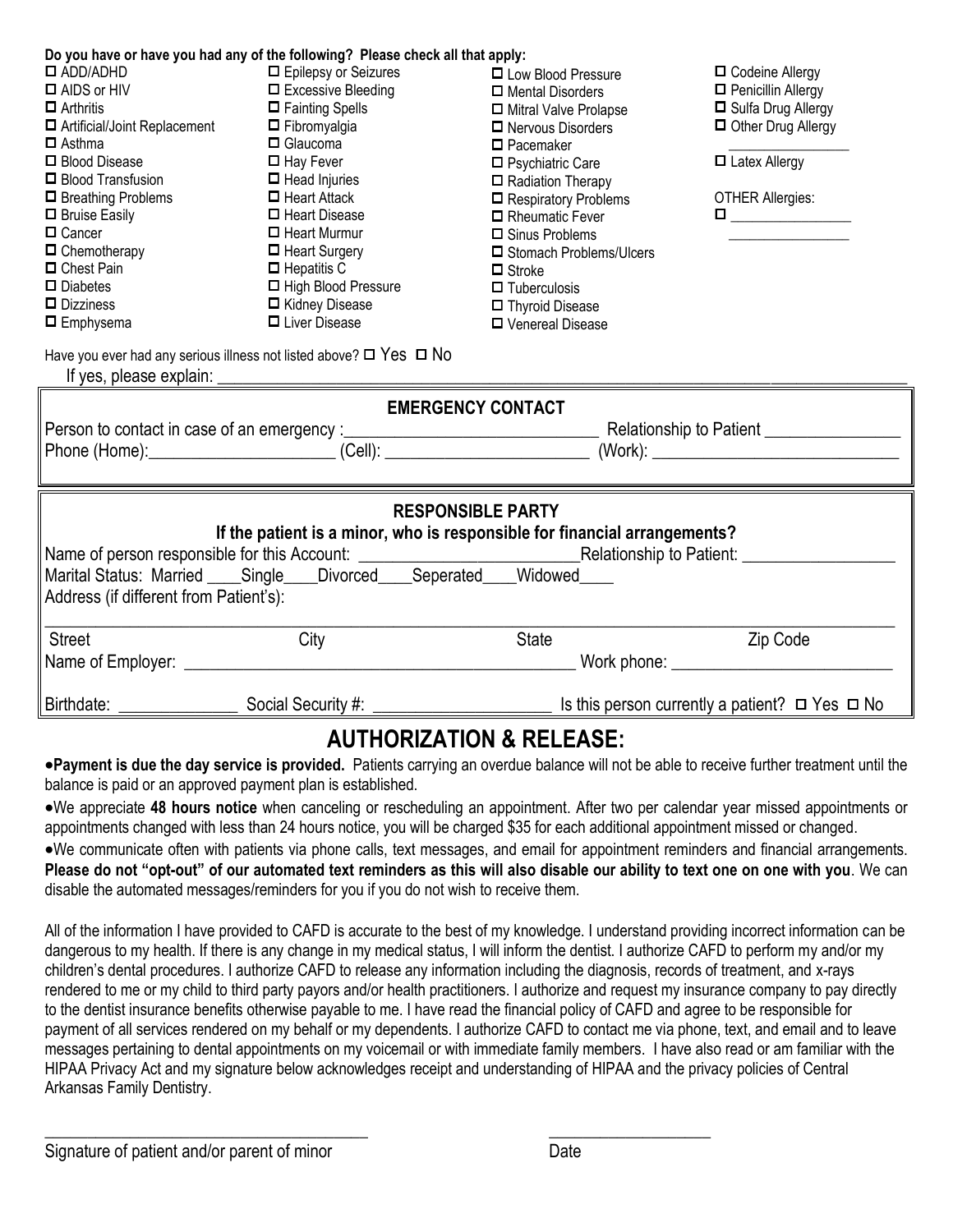| PRIMARY DENTAL INSURANCE INFORMATION                               |                                                                   |                                                                                                                                                                                                                                |          |  |  |
|--------------------------------------------------------------------|-------------------------------------------------------------------|--------------------------------------------------------------------------------------------------------------------------------------------------------------------------------------------------------------------------------|----------|--|--|
| Full Name of Subscriber ___________                                |                                                                   | Relationship to Patient: _______________                                                                                                                                                                                       |          |  |  |
| Subscriber's Birth Date: <b>Markeller</b> Subscriber's Birth Date: |                                                                   | Social or ID #: _________________________________Group #: ______________________                                                                                                                                               |          |  |  |
| Subscriber's Address if different from patient:                    |                                                                   |                                                                                                                                                                                                                                |          |  |  |
| <b>Street</b>                                                      | City                                                              | <b>State</b>                                                                                                                                                                                                                   | Zip Code |  |  |
| Subscriber's Employer: _____                                       |                                                                   | Phone #: and the state of the state of the state of the state of the state of the state of the state of the state of the state of the state of the state of the state of the state of the state of the state of the state of t |          |  |  |
|                                                                    | Insurance Company Name                                            |                                                                                                                                                                                                                                |          |  |  |
| <b>Claim Mailing Address:</b>                                      |                                                                   |                                                                                                                                                                                                                                |          |  |  |
| <b>Street</b>                                                      | City                                                              | <b>State</b>                                                                                                                                                                                                                   | Zip Code |  |  |
|                                                                    | Is the patient covered by additional Dental Insurance? □ Yes □ No | If Yes, please fill out box below.                                                                                                                                                                                             |          |  |  |
|                                                                    | SECONDARY DENTAL INSURANCE INFORMATION                            |                                                                                                                                                                                                                                |          |  |  |

|                                                 | <u>ULUUNDAN LULIVIAL INUUNANUL INI UNIIATIUN</u>                                                                                                                                                                             |                                    |                                 |  |  |
|-------------------------------------------------|------------------------------------------------------------------------------------------------------------------------------------------------------------------------------------------------------------------------------|------------------------------------|---------------------------------|--|--|
|                                                 |                                                                                                                                                                                                                              |                                    |                                 |  |  |
|                                                 |                                                                                                                                                                                                                              |                                    |                                 |  |  |
| Subscriber's Address if different from patient: |                                                                                                                                                                                                                              |                                    |                                 |  |  |
| <b>Street</b>                                   | City                                                                                                                                                                                                                         | State                              | Zip Code                        |  |  |
|                                                 |                                                                                                                                                                                                                              |                                    |                                 |  |  |
|                                                 |                                                                                                                                                                                                                              |                                    |                                 |  |  |
| <b>Claim Mailing Address:</b>                   |                                                                                                                                                                                                                              |                                    |                                 |  |  |
| <b>Street</b>                                   | City                                                                                                                                                                                                                         | State                              | Zip Code                        |  |  |
|                                                 | Is the patient covered by ARKids 1 <sup>st</sup> Medicaid Coverage? $\Box$ Yes $\Box$ No                                                                                                                                     | If Yes, please fill out box below. |                                 |  |  |
|                                                 | <b>ARKIDS FIRST</b>                                                                                                                                                                                                          |                                    |                                 |  |  |
|                                                 | Name as it appears on card: 1990 and 200 and 200 and 200 and 200 and 200 and 200 and 200 and 200 and 200 and 200 and 200 and 200 and 200 and 200 and 200 and 200 and 200 and 200 and 200 and 200 and 200 and 200 and 200 and |                                    |                                 |  |  |
| ID# as it appears on card: $\frac{1}{2}$        |                                                                                                                                                                                                                              | MCNA <b>□</b>                      | OR Delta Dental Smiles <b>□</b> |  |  |

#### **DENTAL INSURANCE POLICIES**

Our office will file all dental claims with your insurance company; however, **we do require your deductible and estimated portion of the bill be paid at the time of service.**

After we receive payment from your insurance company, you will be responsible for any remaining balance.

If you disagree with any insurance coverage decisions or insurance payments you should contact your insurance company. As a courtesy to you, our office will make every effort to help you understand your insurance coverage. However, your insurance policy is an agreement between you and your insurance company and you are ultimately responsib an agreement between you and your insurance company and you are ultimately responsible for knowing what your insurance will cover and not cover.